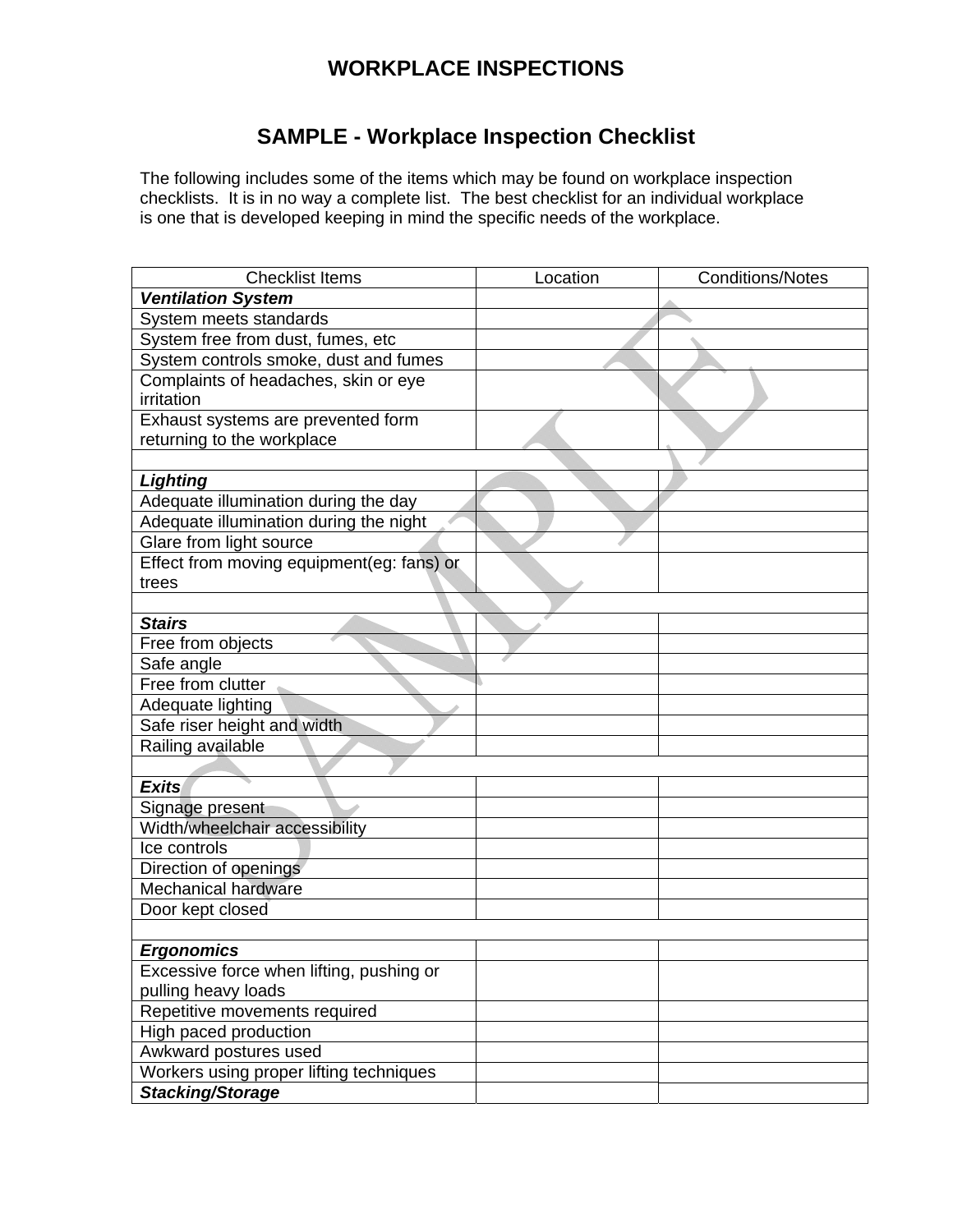## **WORKPLACE INSPECTIONS**

| <b>Checklist Items</b>                    | Location | <b>Conditions/Notes</b> |
|-------------------------------------------|----------|-------------------------|
| Safe storage areas and containers         |          |                         |
| Exposure to heat, moisture, vibration,    |          |                         |
| flame                                     |          |                         |
| Safe arrangement of equipment or          |          |                         |
| materials                                 |          |                         |
| Storage of disposal waste                 |          |                         |
|                                           |          |                         |
| <b>Materials Handling Equipment</b>       |          |                         |
| Safe clearance of equipment               |          |                         |
| Free from tipping hazards                 |          |                         |
| Operators trained                         |          |                         |
| Proper placement of mirrors               |          |                         |
| Posted information regarding maximum      |          |                         |
| loads                                     |          |                         |
| Correct size of pallets and skids         |          |                         |
| Regular checking and maintenance          |          |                         |
| Regular inspections of equipment          |          |                         |
|                                           |          |                         |
| Aisles/Passageways                        |          |                         |
| Adequate width                            |          |                         |
| Clear of clutter                          |          |                         |
| Adequate lighting                         |          |                         |
| Free of protruding objects                |          |                         |
| Clear signage                             |          |                         |
| Doors have windows                        |          |                         |
| Is there equipment "right of way"         |          |                         |
|                                           |          |                         |
| <b>Ladders/Scaffolds</b>                  |          |                         |
| In good condition                         |          |                         |
| Correct type for job being done           |          |                         |
| Spacing of rungs                          |          |                         |
| Anchored properly                         |          |                         |
| Overhead hazards checked                  |          |                         |
|                                           |          |                         |
| <b>Dangerous Substances</b>               |          |                         |
| Have been identified                      |          |                         |
| Workers are familiar with harmful effects |          |                         |
| <b>Exposure levels</b>                    |          |                         |
| Emergency plans in place                  |          |                         |
| Plans for response to spills              |          |                         |
| Sanitation                                |          |                         |
| Washrooms meet standards                  |          |                         |
| Kitchens or food preparation areas meet   |          |                         |
| standards                                 |          |                         |
|                                           |          |                         |
| <b>PPE</b>                                |          |                         |
| Provided                                  |          |                         |
| Maintained                                |          |                         |
| Meets the standard                        |          |                         |